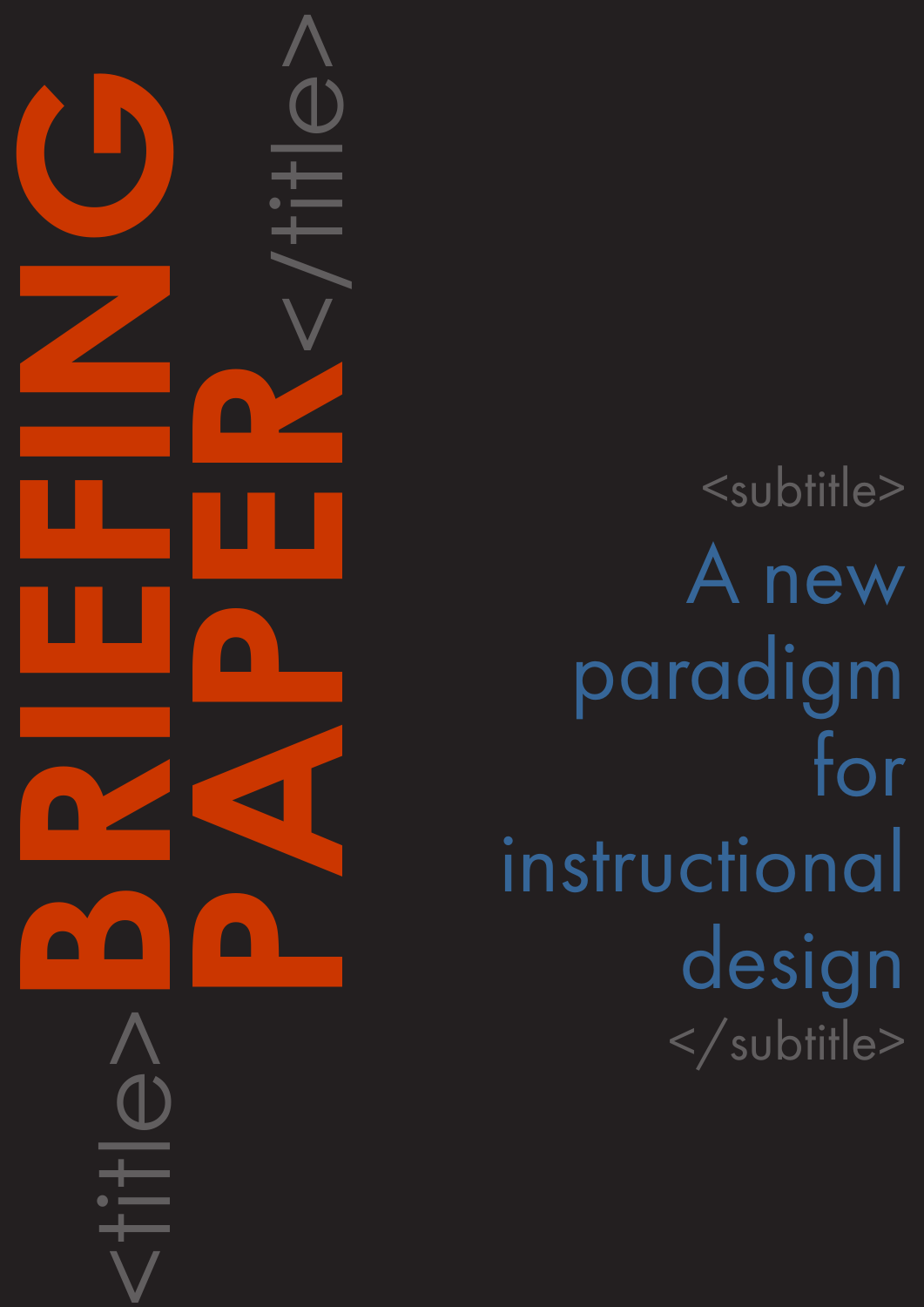## CAPDM Ltd. CAPDM Ltd.

Introduction Having been involved in the design and development of learning materials for on-line and distance learning for many years, it may seem odd to state that I don't fully understand the role of the 'instructional designer'. What I do understand is that most of our contributing academics don't fully understand, or want to understand, the peculiarities of 'e-learning' systems, or the various technologies involved. They are more interested in how they should channel their efforts into creating effective learning materials that can be delivered to students in a way that they can readily learn from.

> Since the early 1990s I have seen the eyes of many an academic author glaze over when being asked to develop for the whims of the instructional designer, rather than continue the good work they have done for many years but have it tailored for effective on-line and distance learning<sup>1</sup>. There is often a disconnect somewhere along the line between the academic and the learning technologist. The latter often seem unable to convey the relevance of their work to the academic, and the academic is either too remote from, or too uninterested in being involved in, the use of ICT to change, or augment, traditional working practices.

> So I concluded many years ago that instructional design can be a very subjective 'art' and that it, coupled with the functional disconnect, can lead to less than effective results. This is certainly backed up by the experience of the investment during the 1990s when there were many well-funded projects on the go. Few have survived the test of time, often because of the subjectivity of the approach or the specific reliance on a particular current technology, but also because the materials were not adopted by technologists and academics alike and cherished for the long term.

**Publications** are clearly understood by the people whose time and expertise you are trying to get best use of. It is therefore proposed here that publications and **publication types** are the new e-paradigm<sup>2</sup>, and that they are key to making the best use of every input to a development, and the effective use and delivery of distance learning.

It is therefore instructive to look at projects that have survived through this period. CAPDM spun out of the on-line MBA programme developed at Heriot-Watt University – a programme that has become a very large, sustainable distanceeducation business. Even its critics would agree that it is an exciting on-line (and paper) delivered programme, and subsequent programmes have been built on the same basis to offer enhancements to the founding development capability.

The MBA programme has a fundamental difference when compared to other similar programmes. It is unashamedly built on good learning content produced by academic authors who have been instructed to develop materials fit for the purpose of … distance learning. They are not producing materials that simply comply with the institutional VLE or the subjective vision of the learning technologists. They put the students and the learning first.

- **1. Hard** (e.g. reference texts or mock exams): have a relatively fixed structure and should vary only rarely between known alternatives.
- 2. Custom (e.g. concept gateways): defined by a specific need which may become a more generic concept.
- 3. Soft (e.g. student handbooks): can differ significantly in interpretation, though still a relatively generic type.

So if 'instructional design' is never mentioned in these mature programmes, what is the driving paradigm?

\_\_\_\_\_\_\_\_\_\_\_\_\_\_\_\_\_

Content: An old paradigm waiting to be re-invented?

There has been a lot written about content, and I am relieved to see that the role of good content is still something to be valued. Various commentators highlight the need for quality content as well as socially-generated content.

Even though 'content' can take many forms, there is something comforting about it to academic authors – they tend to understand it clearly (whatever the form). This is surely key to achieving a harmony between the academic or educationalist and the technologist and delivery environments.

Instead of baffling the audience with talk of instructional design, blogs, wikis, twitter, or whatever flavour of the month tool you have recently stumbled across, why not talk in their terms? Talk about a content publication to provide reference materials, or a publication to engage students in reflection or discussion, or a publication to assess their understanding.

Having argued the case for publication types this far, what exactly do we mean by 'publication types'?

The table on the next page contains a fairly comprehensive list which has been split into four functional areas and three 'structural' categories. Look at them and see if they are familiar to you and whether they cover all your learning needs. If they don't then do let us know.

It is possible to argue for a huge number of types, but it is important to be able to agree definitions, purpose and structure for these components in order that the producers of course materials (who will have to produce to a subset of these types) and the end-user of these materials (who much have a clear understanding of how to make good use of them) can work efficiently and effectively.

There are conceivably three types of structure for publications types:

\_\_\_\_\_\_\_\_\_\_\_\_\_\_\_\_\_

Publication types

 $2$ OK, we've just stuck an 'e' on the front of a very old paradigm..

<sup>&</sup>lt;sup>1</sup>And not forgetting effective back-up of, and support for, face-to-face learning.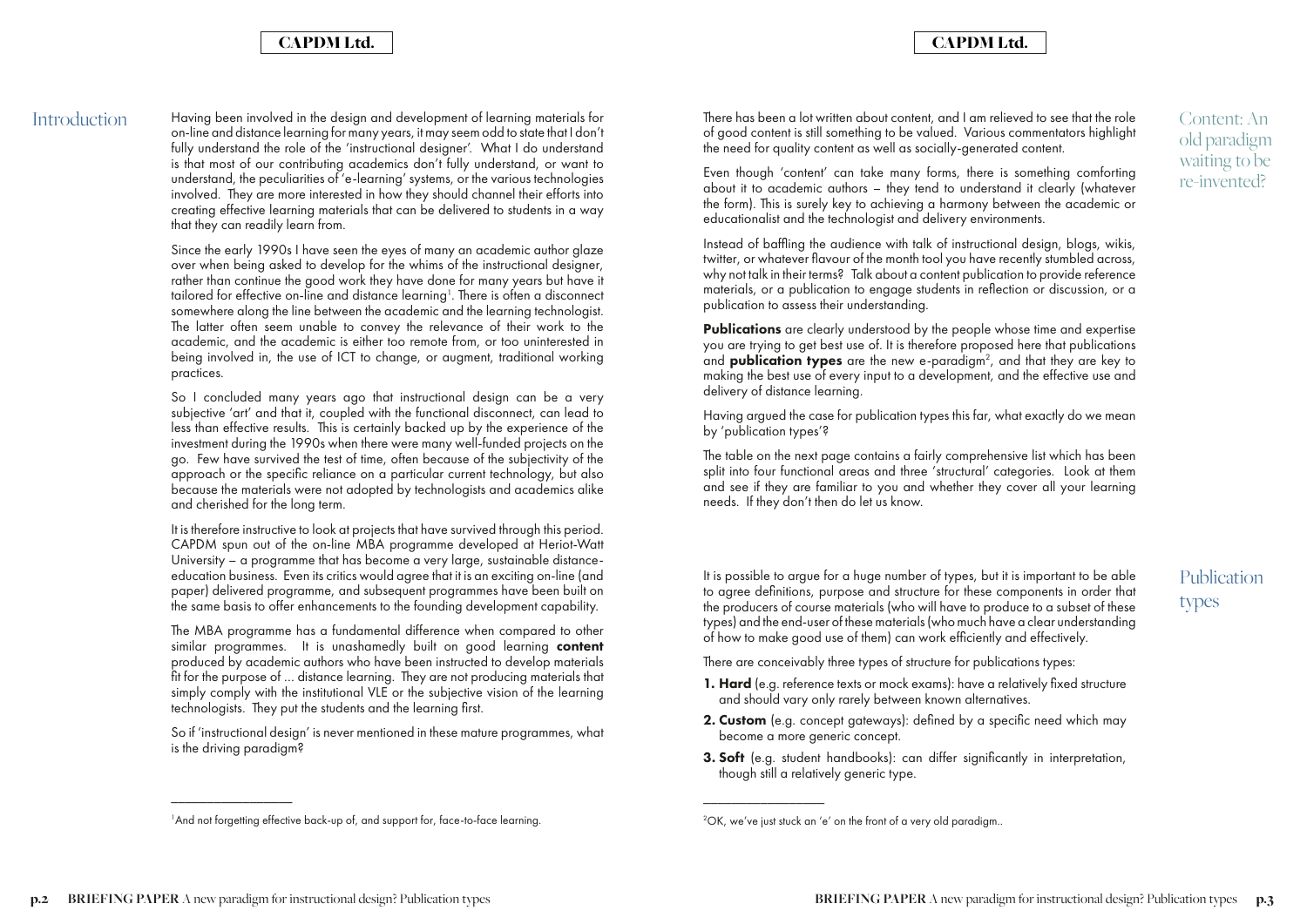- Reference Text (BK). Generally the reference material, or core learning materials, found in every blended course. Though familiar it can be the most complex in terms of structure, diversity and scale. It has the potential of being the most exciting publication, not simply restricted to traditional, linear text.
- •Discussion Papers (DP) provide a mechanism for gathering personal reflection, for focussing group discussion and for developing personal portfolios. These are fairly easy publications for academics to write, but they can be interpreted in many ways to take best advantage of on-line delivery environments.
- •Digital Workbooks (DW) are also an interpretation of the content to provide a mechanism for the recording of progress and reflections, and the creation of personal portfolios of work. As with DPs, the DW concept can be a feature of either a specific DW publication or a feature of any other publication.

Similar stories can be told about the other publication types, adding up to a rich tapestry of content which is aimed at satisfying explicit learning needs.

One of the important points to understand is that it is the interpretation of the structure of the content that dictates its exact nature. This allows the academic to write a Discussion Paper, or whatever, but to rely on its interpretation, or interpretations (plural), to deliver and present it effectively. Yes, this implies an implicit instructional design, but not one that hinders or confuses the creative authoring. It is up to the interpretation to be suitable and relevant, and certainly to do justice to the educational value of the learning materials.

In turn these learning materials can be managed, cherished, revised, etc. without too much due concern for the shape of modern technology, or the subjective values of instructional design. Viewed this way they will have a long life time, they should be fit for continual improvement, and they should be fit for the purpose of learning. Note that we have not had to resort to a technology view of design, but been able to restrict ourselves to talk about the suitability and shape of the learning content.

No self-respecting CAPDM Briefing Paper can pass without reference to semantic markup and XML. However, as this paper is about 'good' content so we should look at some of the dimensions of goodness, before closing on our theme.

1. It should be of high academic standard and fit for the purpose of learning, as distinct from being the definitive tome in a particular subject. Students may learn little from the definitive works on economics or finance, but they do learn from content that is fit for purpose – the purpose of learning.

| Functional<br>Groups            | <b>Structural Categories</b>                                                                            |                            |                                                                                                                                                                              |
|---------------------------------|---------------------------------------------------------------------------------------------------------|----------------------------|------------------------------------------------------------------------------------------------------------------------------------------------------------------------------|
|                                 | <b>Hard defined</b>                                                                                     | <b>Custom defined</b>      | Soft defined                                                                                                                                                                 |
| <b>Management</b><br>components | • Learning<br>Objectives (LO)<br>• Learning<br>Outcomes (OC)<br>• Competency<br>Framework (CF)          | Style guide (SG)           | Programme<br>Specifications<br>(PS)<br>Course<br>Specifications<br>$(\overline{CS})$<br>Authors<br>Guidelines (AG)<br>• Student<br>Handbook (SH)<br>• Teaching Guide<br>(TG) |
| Course<br>components            | • Reference Text<br>(BK)<br>• Workbook (WB)<br>Glossary (GL)<br>Reference List                          | • Concept<br>Gateways (CG) | • Course Guide<br>(UG)<br>Study Plan (SP)<br>Discussion<br>Papers (DP)<br><b>Resource Bank</b><br>(RB)<br>• Learning<br><b>Activities</b>                                    |
| <b>Assessment</b><br>components | $\cdot$ E-Quiz (EQ)<br>• Self Assessment<br>(SA)<br>• Mock Exam (ME)<br>• Past Papers &<br>Answers (PP) |                            | • Tutor Marked<br>Assignment (TA)<br>• Certificate of<br>Achievement<br>(AC)                                                                                                 |
| <b>VLE</b><br>components        | Learner Profiles (LP)<br>Digital Workbook (DW)<br>• Portfolios (PO)                                     |                            |                                                                                                                                                                              |

### Table: Publication types grouped functionally and structurally

CAPDM differentiates between all of these publication types, though there is a core that are common to almost everything we do. Here is a short explanation of some of the obvious types:

•Learning Objectives (LO) are at the design heart of every course and act as a means of presenting a clear structure to students and creators alike. Within the delivery environment they can be interactively used to add value in assessment feedback.

Summary